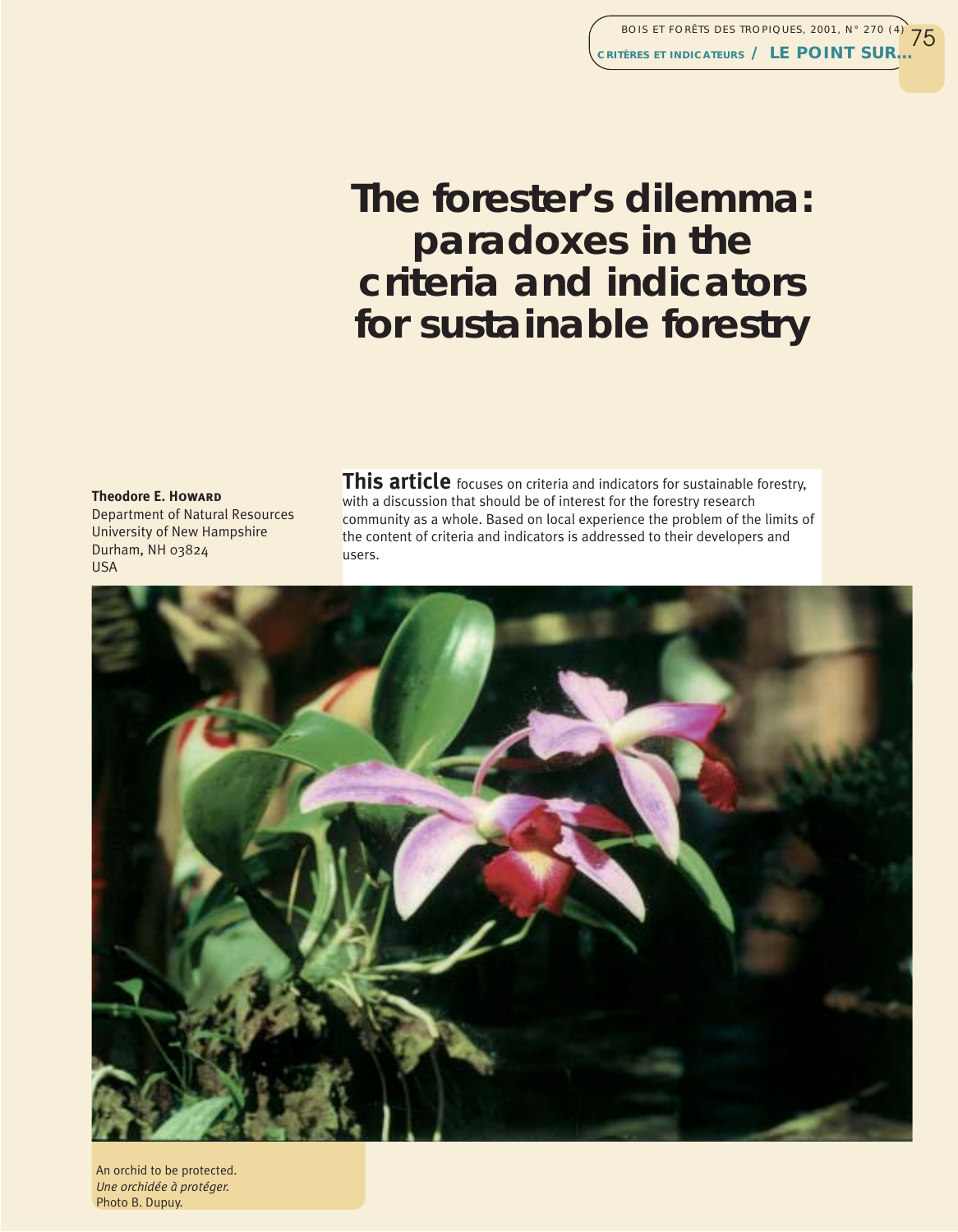### **RÉSUMÉ**

### **LE DILEMME DU FORESTIER : PARADOXES DANS LES CRITÈRES ET INDICATEURS DE L'AMÉNAGEMENT FORESTIER**

L'aménagement forestier à long terme étant une entreprise complexe, il existe par nature des paradoxes dans les critères et indicateurs de certification. Différents moyens permettent de fixer un horizon de planification et des profils d'exploitation possibles qui, bien qu'assurant un rendement soutenu et la stabilité à long terme de la forêt, peuvent ne pas satisfaire à certains critères. L'amplitude de la variation dans le temps des données et des critères se heurte à des problèmes d'échelle temporelle et spatiale ainsi qu'à l'estimation de la perturbation anthropique acceptable lorsqu'on définit ce qui est naturel. La définition du caractère « local » dans le contexte biorégional est importante pour traiter les critères socio-économiques.

L'aptitude du forestier à traiter les contradictions internes dans les critères et indicateurs de la gestion durable s'améliorera avec l'expérience dans le processus de certification.

Mots-clés : aménagement, certification, critère, planification, communauté.

# **ABSTRACT**

### **THE FORESTER'S DILEMMA: PARADOXES IN THE CRITERIA AND INDICATORS FOR SUSTAINABLE FORESTRY**

Since sustainable forestry is a complex endeavor, paradoxes naturally exist in the certification criteria and indicators. There are different ways to establish the sustainability horizon and alternative harvest profiles that, although sustainable, may not meet specific criteria. The application of historic range of variation data and criteria must confront issues of time and spatial scales as well as how much human disturbance is natural. Defining "local" in the bioregional context is important for addressing socioeconomic criteria. The forester's ability to deal with the self-contradictions in the criteria and indicators of sustainable forestry will improve with experience in the certification process.

**Keywords:** management, certification, criteria, planning, community.

### **RESUMEN**

### **EL DILEMA DEL FORESTAL: PARADOJAS EN LOS CRITERIOS E INDICADORES DE LA ORDENACIÓN FORESTAL**

Al ser la ordenación forestal a largo plazo una tarea compleja existen, lógicamente, paradojas en los criterios e indicadores de certificación. Diferentes medios permiten fijar un horizonte de planificación y posibles perfiles de explotación que, aunque garantizan un rendimiento sostenido y la estabilidad a largo plazo del bosque, puede que no cumplan ciertos criterios. La aplicación de la evolución de la variación en el tiempo y de los criterios tropieza con problemas de escala temporal y espacial y con la estimación de la perturbación antrópica aceptable, cuando se define lo que es natural. La definición del carácter "local" en el contexto biorregional es importante para tratar los criterios socioeconómicos. La capacidad del forestal para gestionar las contradicciones internas en los criterios e indicadores del manejo sostenible mejorará con la experiencia en el proceso de certificación.

**Palabras clave:** ordenación, certificación, criterio, planificación, comunidad.



Douglas-fir stands of various ages in a sustainably managed forest, Washington, Pacific Northwest United **States** 

*Peuplements de sapins de Douglas (*Pseudotsuga douglasii*) d'âges différents dans une forêt aménagée de l'État de Washington, nord-ouest des États-Unis.*  Photo T. E. Howard.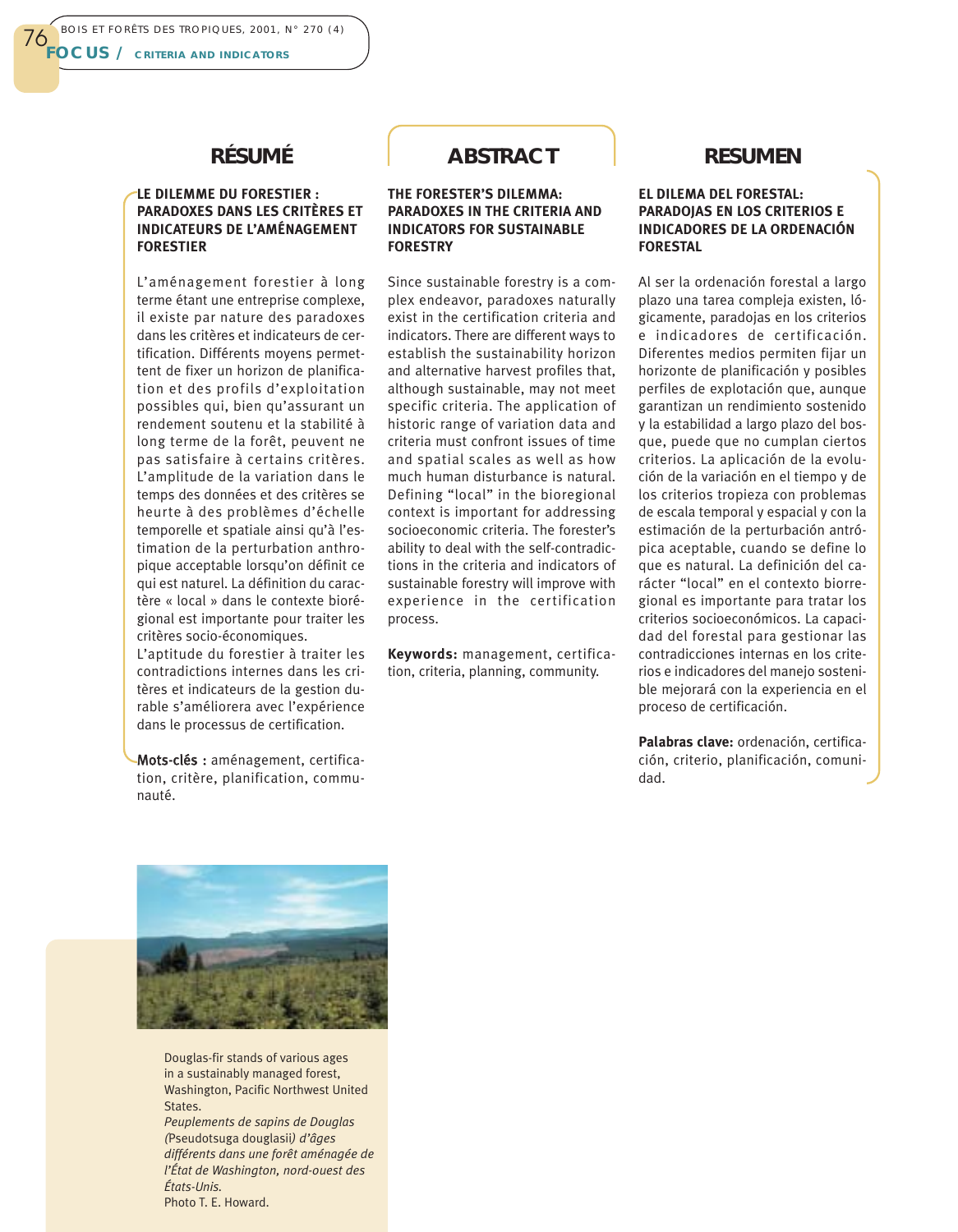# **Introduction**

Not only is sustainable forest management a complex endeavor, but there also are multiple perspectives on what sustainable forestry is. The spectrum of definitions ranges from extreme anthropocentric utilitarianism to extreme biocentrism (Gale, CORDRAY, 1994). Given the complexity of the task and the variety of viewpoints, it is not surprising that there are self-contradictions within the criteria and indicators that foresters must apply at the forest management unit level. These internal inconsistencies or paradoxes are both explicit and implicit in nature.

In an explicit paradox, we can juxtapose two criteria and immediately envision the potential for conflict. In an implicit paradox, the incongruities are less obvious, but they are perhaps more important because they hide value judgments and imperfect information within seemingly objective criteria.

This paper will discuss some of these explicit and implicit paradoxes to illustrate the difficulties foresters and certifiers confront when the criteria and indicators are applied at the forest management unit level. My purpose is to raise issues that are likely to be important as nations and regions develop criteria and indicators to fit the circumstances of their forests and societies. I will use examples from the Forest Stewardship Council (hereafter, FSC) and from one of its accredited certifying bodies, SmartWood, Inc. Their role as sources for this paper does not imply any special favor or criticism. They are simply the organizations with which I am most familiar. FSC is also one of the most important organizations providing third-party certification of forests in the North America. As of December 31, 2000, 2.86 million hectares of US forestland were FSC-certified (Forest Stewardship Council, 2000a). Approximately 38 percent of this amount is publicly owned forest.

In addition to FSC, there are other important sustainable forestry programs in North America including the International Standards Organization's ISO 14001, the Canadian Standards Association's Canada's National Sustainable Forest Management System Standard (CAN/CSA Z809-96) and the Sustainable Forestry Initiative (SFI) of the American Forest and Paper Association. The Association is the major organization representing the US forest products industry. All members must observe the guidelines established in the SFI program. Currently, association members and SFI licensees manage 29 million hectares of forestland in North America. However, unlike FSC's thirdparty assessment approach, SFI began largely as a second-party certification process; i.e. the members adhere to the association's standards. SFI now includes third-party audits and has certified or is in the process of certifying nearly 20 million hectares of forest owned by twenty major forest products companies in North America.

It is not surprising to find selfcontradictions in these North American systems or in certification systems around the world. It is the very nature of forest management that such paradoxes exist. Davis *et al.* (2000) describes two types of management problems, type A and type B. Type A problems have clearly defined goals, objectives, and constraints and employ objective criteria for selecting an optimum solution. Operations planning that use linear programming fit the type A situation. Type B problems, on the other hand, have multiple and, often, conflicting goals and objectives and there is no objective criterion for identifying the best solution. Subjective judgment must be employed to select the preferred course of action. Sustainable forest management is the classic type B problem. There are many views of what we should be sustaining and how we should do it. As a consequence, paradoxes naturally arise in the criteria and indicators that foresters apply at the management unit level.

*Faidherbia albida.* Niger. Faidherbia albida. *Niger.*  Photo Barbier.

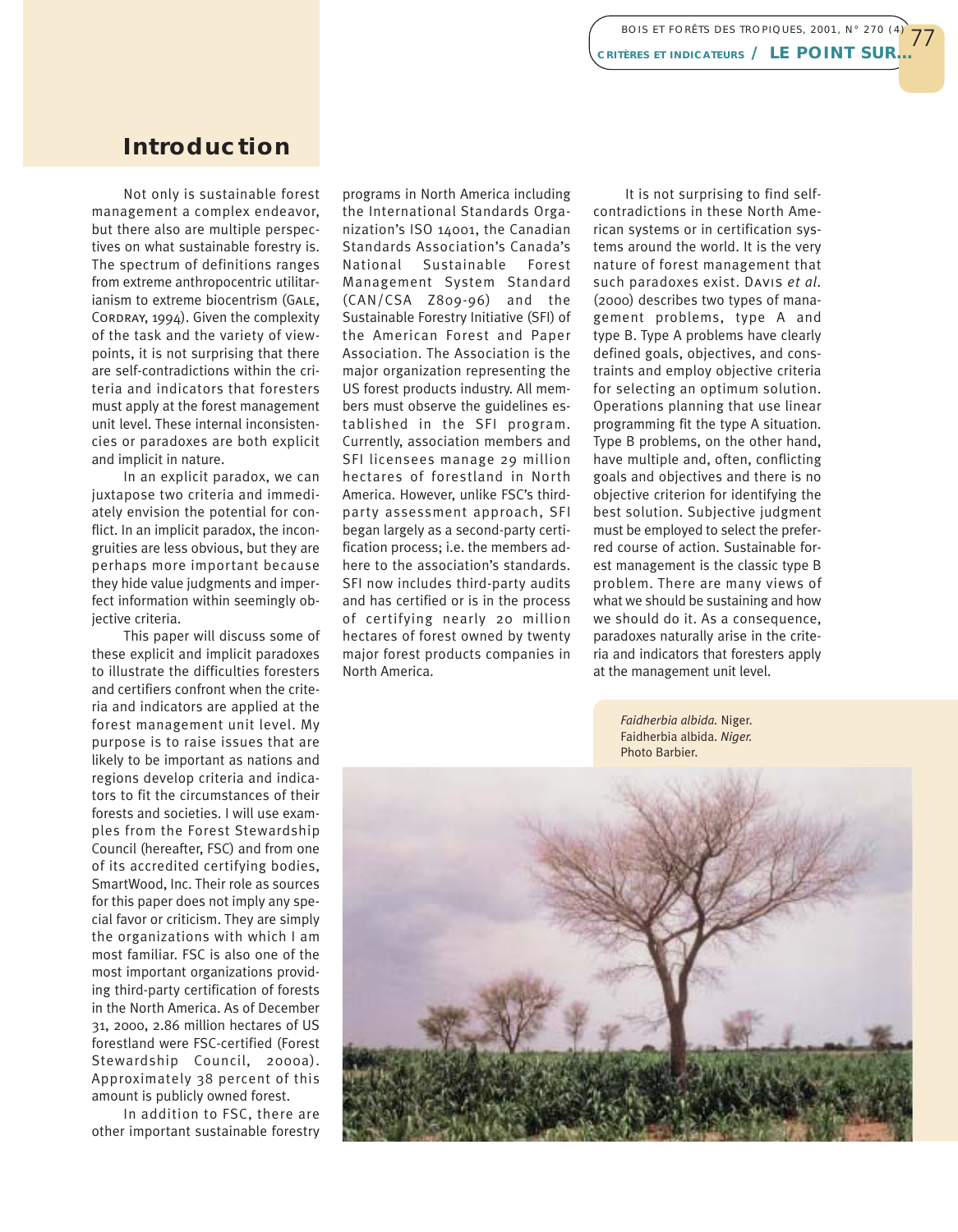# **Explicit Paradoxes**

Within FSC's and SmartWood's criteria and indicators are several examples of potential self-contradictions. This paper will focus on two of these: the rate of harvest criterion and silvicultural prescriptions. Hereafter, the FSC proposed standards for North America are referenced as FSC x.x.x (Forest Stewardship Council, 2000b): SmartWood standards are referenced as SW x.x.x.

### **Rate of harvest**

One of the key certification criteria is the determination of the rate of harvest of forest products that can be permanently sustained (FSC 5.6). The managing forester must determine over what time period the harvesting rate should be measured and how to determine permanently sustainable levels. The time issue has two parts. The first is a minor consideration of annual versus periodic allowable cut. The second is determining the time horizon that ensures sustainability.

SmartWood's 5.6 calls for the determination of an annual allowable cut:

"5.6 Annual allowable cut (AAC), by area or volume, has been set or based on conservative and well-documented estimates of growth and yield, and ensuring that the rate of harvest does not exceed sustainable levels" (SmartWood, 2000).

An annual allowable harvest is really only meaningful for larger ownerships that can actually support yearly operations. However, even on these forests, strategic planning is likely done on a larger increment of time such as a decade. A subsection of SW 5.6 softens the annual allowable cut criterion by providing for "other harvest calculations." However, the flexibility provided in the subsection appears to be an afterthought rather than a reflection of actual forest management practices.

The second and more important time issue is the length of the planning horizon that ensures permanence. How long is long enough to be sure the level is sustainable? In management planning, we typically set a planning horizon and use simulation or optimization models to generate different time profiles of harvest volumes and then implement the harvest schedule that best meets the organization's goals. In these models we set ending conditions that we hope will ensure sustainability. For example, the forester can employ an area control approach to regulating the forest and regulation will be achieved within one rotation. When the regulated forest is attained, we can be more certain of its future. Other, non-regulated, ending conditions are also possible, but the forester must specify when those

conditions will be attained. Is 120 years a sufficient horizon for sustainability or is a longer period needed to be sure that the harvest level is truly sustainable? FSC 5.6 sets a standard of "permanently sustainable", but operational harvest scheduling models require a finite planning horizon. That the criteria and indicators do not provide any clear guidance means that the managing forester must select and defend the planning horizon for sustainability for each management situation. The time horizon issue is also connected to how to determine permanently sustainable harvest levels.

Once the sustainability horizon has been selected, the forester must determine the level of harvest that can be perpetually sustained. The forester will use measures of growth and yield to help determine the permanently sustainable level. But growth and yield are only two factors for setting harvest levels. The initial age-class distribution of timber inventory and the structure of the target sustainable forest are important, too. At this critical juncture, some early criteria developed for the northeastern US were inappropriately specific:

An allowable cut has been derived based on well-documented estimates of growth and yield to provide non-declining sustained yield of forest products and this target is being followed in harvest planning (emphasis added) (SmartWood, 1997).



**Figure 1.** Sustainable harvest patterns for even-flow, simulated area control, optimized area control, and annual growth harvest methods of harvest scheduling for a 12 decade planning horizon.

*Programme de coupes pour un rendement soutenu, témoin de surfaces simulé, témoin de surfaces optimisé, et méthodes de détermination de l'accroissement annuel de la coupe pour un programme de coupes à un horizon de douze fois dix ans.*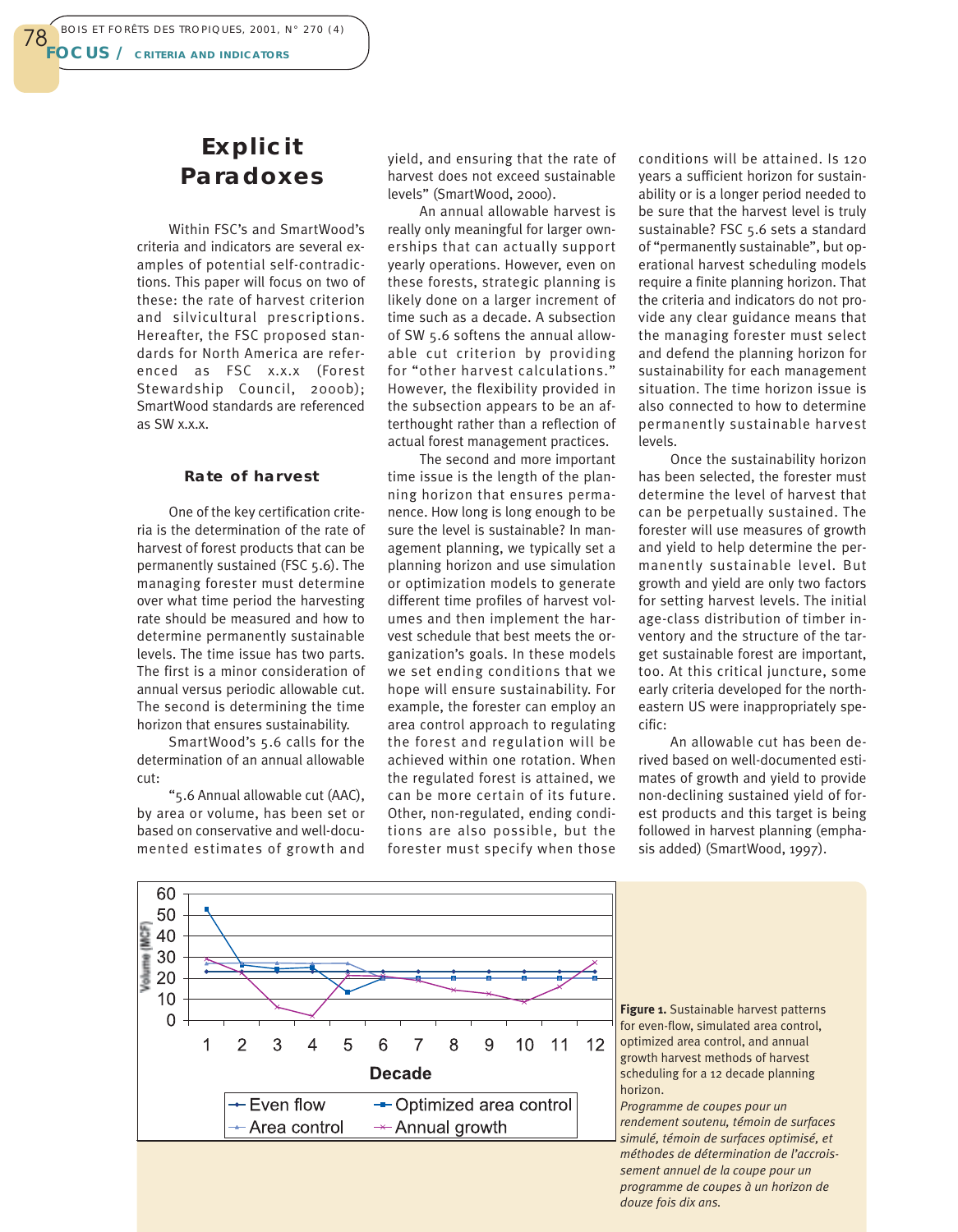The paradox in this criterion is that the requirement for non-declining yield may impede other goals of sustainable forest management. If we have over-mature unmanaged stands, their removal may result in near-term harvest levels that cannot be sustained in the long-run when those tracts are replaced with new, managed stands. Thus, the criterion may exclude transitions to age-class structures that may actually be preferred on ecological, as well as social and economic grounds.

Furthermore, in the transition period between today's existing forest and the future's target forest, it may be necessary to remove timber at a rate greater than the pre-determined level of sustainable harvest. If the forester applies area control methods to an unregulated forest, the harvest flows during the transition period prior to regulation may be very erratic. If the initial distribution of the age-class inventory is skewed towards more mature classes, the near-term harvest flows will be above the long-term sustained yield established for the regulated forest. For, example, in forests managed to a sustainability horizon of 120 years, both the optimization and non-optimization approaches to area control have higher levels of near-term harvests than the level specified by the nondeclining even-flow alternative (Figure 1). The area control alternatives, once regulated, are sustainable to the sustainability horizon, but at a somewhat lower level than that of the non-declining even-flow method. Thus, we have three alternatives that are sustainable, but with very different harvest schedules.

The smooth flows of timber that are eventually accomplished with a regulated forest are not necessary conditions for sustainability. Foresters managing large and small forests can also adopt management strategies that harvest stand growth without regard to smoothing the harvest flows from the entire forest over the planning period. A forest management plan that is based on the aggre-

gation of optimum stand management decisions without regard to forest-level smoothing can be perfectly sustainable, although the time profile of harvest flows may be very irregular (Figure 1).

A non-declining sustained yield criterion is not really useful to owners of smaller forests who are not concerned with the continuity of volumes, income, or other outcomes of management. The non-declining language employed in early SmartWood standards was probably linked to US national forest policies that dictate non-declining even-flow harvests. Originally adopted to prevent rapid liquidation of publicly-owned old growth timber in the western US, a non-declining harvest level does not fit most conditions of 21<sup>st</sup> century forestry and could impede sustainable forestry.

### **Silvicultural prescriptions**

A second example of an explicit paradox can be found in the section on sustaining forest production and resource quality in the Northeast SmartWood Guidelines for the Assessment of Natural Forest Management (SmartWood, 1997):

▪ Management strategies prevent over harvesting of individual tree species (section 4.3);

▪ Management strategies emphasize improving long-term stand quality (section 4.4);

▪ Management addresses the restoration of degraded or low quality forest stands (section 4.5).

In many forest situations, we know that, due to past management practices and natural forces, the forester may be confronted with an overabundance of less desirable species. In the northeastern United States, red maple (*Acer rubrum* L.), a species of relatively low market value, is claiming an increasing share of the forest inventory. If the goal is to improve and restore forest stands, silvicultural prescriptions would empha-



Managed stand of eastern white pine, New Hampshire, Northeastern United States. This species is sensitive to air pollution. *Peuplement aménagé de pins Weymouth (*Pinus strobus*) dans le New Hampshire, nord-est des États-Unis. Cette essence est sensible à la pollution atmosphérique.*  Photo T. E. Howard.

size over-harvesting red maple and other less wanted species in favor of more commercially desirable species such as sugar maple (*Acer saccharinum* L.) or yellow birch (*Betula alleghaniensis* Britton). Therefore, to meet criteria 4.4 and 4.5, the forester may need to compromise on criterion 4.3. Similar dilemmas may confront foresters in managed forests anywhere in the world.

Furthermore, to the extent that the criteria and indicators create expectations for continuous forest canopies, single tree or small group selection appear to be the preferred silvicultural systems. This preference may discriminate against light-demanding tree species, which, in addition to being commercially valuable, are important for sustaining wildlife populations.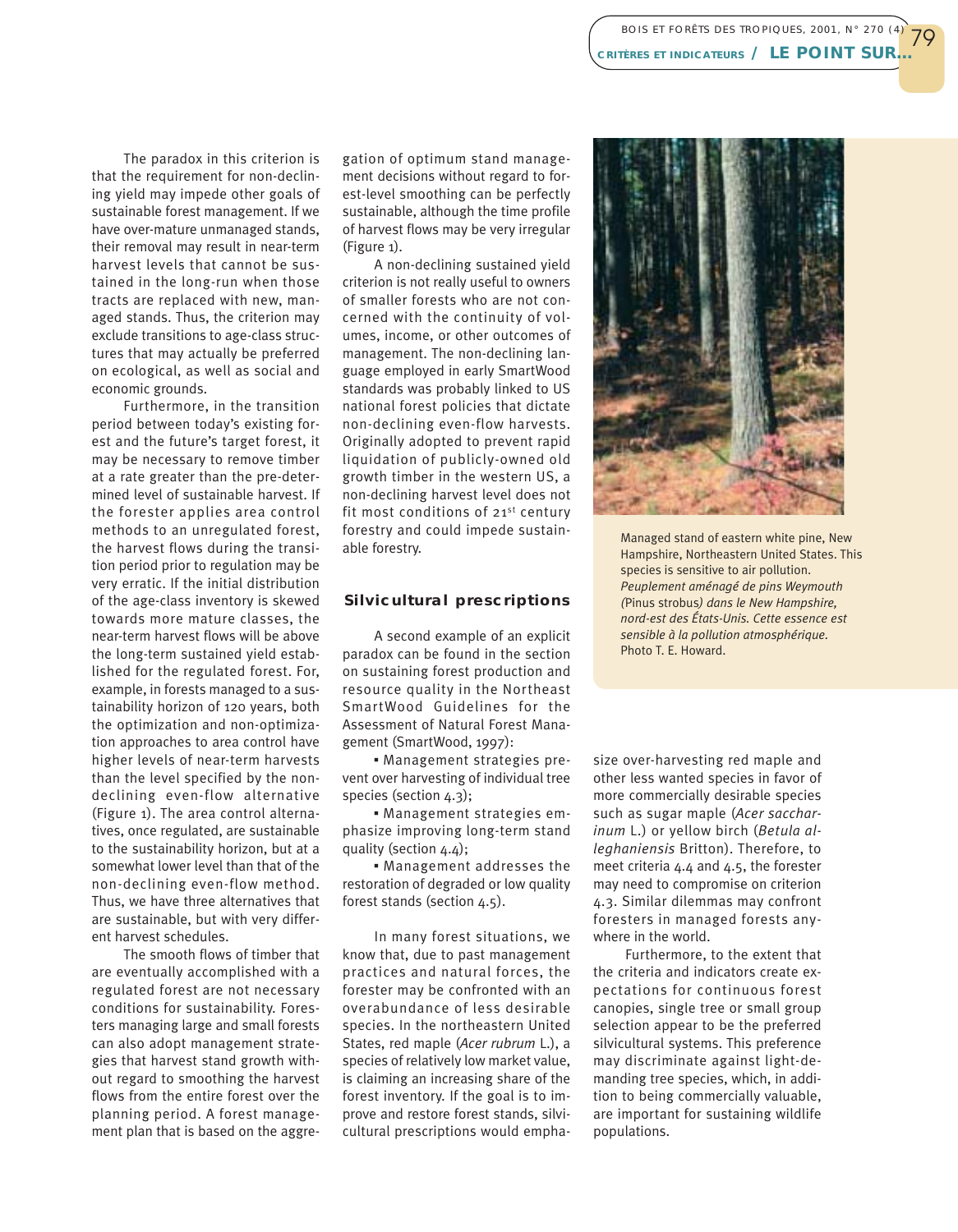# **Implicit Paradoxes**

Implicit paradoxes are subtle and foresters may not be as aware of the implications of these potential self-contradictions. To illustrate the importance of implicit paradoxes, the following sections address the concepts of "natural" forest management and "local processing".

### **Natural forest management**

FSC certification criteria and indicators promote natural forest management. To implement natural forest management requires an assessment of what is natural. One of the important indicators of whether current and future management is natural is to compare the current and expected conditions to those of the past. The historic range of variation (HRV) serves as a benchmark to which comparisons can be made.

Proposed FSC North American standards (FSC 6.3.a) prefer management decisions that produce outcomes and conditions within the historic range of variation to outcomes that are not within that range (Forest Stewardship Council, 2000b). To establish the HRV for a given situation, foresters must have a reliable timeseries of observations from which to construct the historical record as well as a reliable prediction about the outcome of future management that will be compared to that historical record.

The HRV can be represented as a graph of the relevant data with the indicator variable for the criterion on the vertical axis and an appropriate time scale on the horizontal axis (Figure 2). The observations are plotted on a grid that shows the mean value of the observations and one or two standard deviations above and below the mean. To use the graph, foresters must evaluate the pattern and trends as well as the average conditions and upper and lower bounds. In Figure 2, the indicator has rarely ventured outside of either the upper or lower bounds of one or two standard deviations from the average. However, the trend in the indicator is clear and most recent observations are decidedly below the long-run average.

HRV raises issues of spatial and time scales, and of the appropriateness of human disturbance. The spatial scale paradox is that the historic data are often collected across a large spatial scale so that, on average, the range of variation is more limited than it is on the local scale (Figure 3).

On the local scale, ecological parameters such as the percent of old growth forest can range from zero to 100 percent while on the regional scale, the percentage of old growth forest may only vary between 25 and 75 percent. Thus, applying regional (large scale) information to more site-specific (small scale) management may produce "unnatural" results.

The time scale over which the historic range of variation is measured introduces additional implicit paradoxes. Some definitions of the historic range of natural variation in North America put a premier value on conditions that existed prior to European settlement. For convenience, I will refer to such perspectives as *holistic*. The holistic critique of disturbances that began with European settlement in North America is that those disturbances were born of a world-view that held humanity separate from nature, so-called dualism. The critique argues that the dualist approach should be abandoned in favor of a holistic approach that recognizes humanity as part of nature. However, by defining natural conditions in terms of a pre-European metric, holists must, paradoxically, adopt the dualist philosophy that actions of the Europeans in North America were and are, in fact, separate from nature.



**Figure 2.** Historic range of variation: example pattern showing value of indicator, average and ± one or two standard deviations. *Amplitude de la variation dans le temps : exemple montrant la valeur de l'indicateur, la moyenne et ± un ou deux écarts-types.*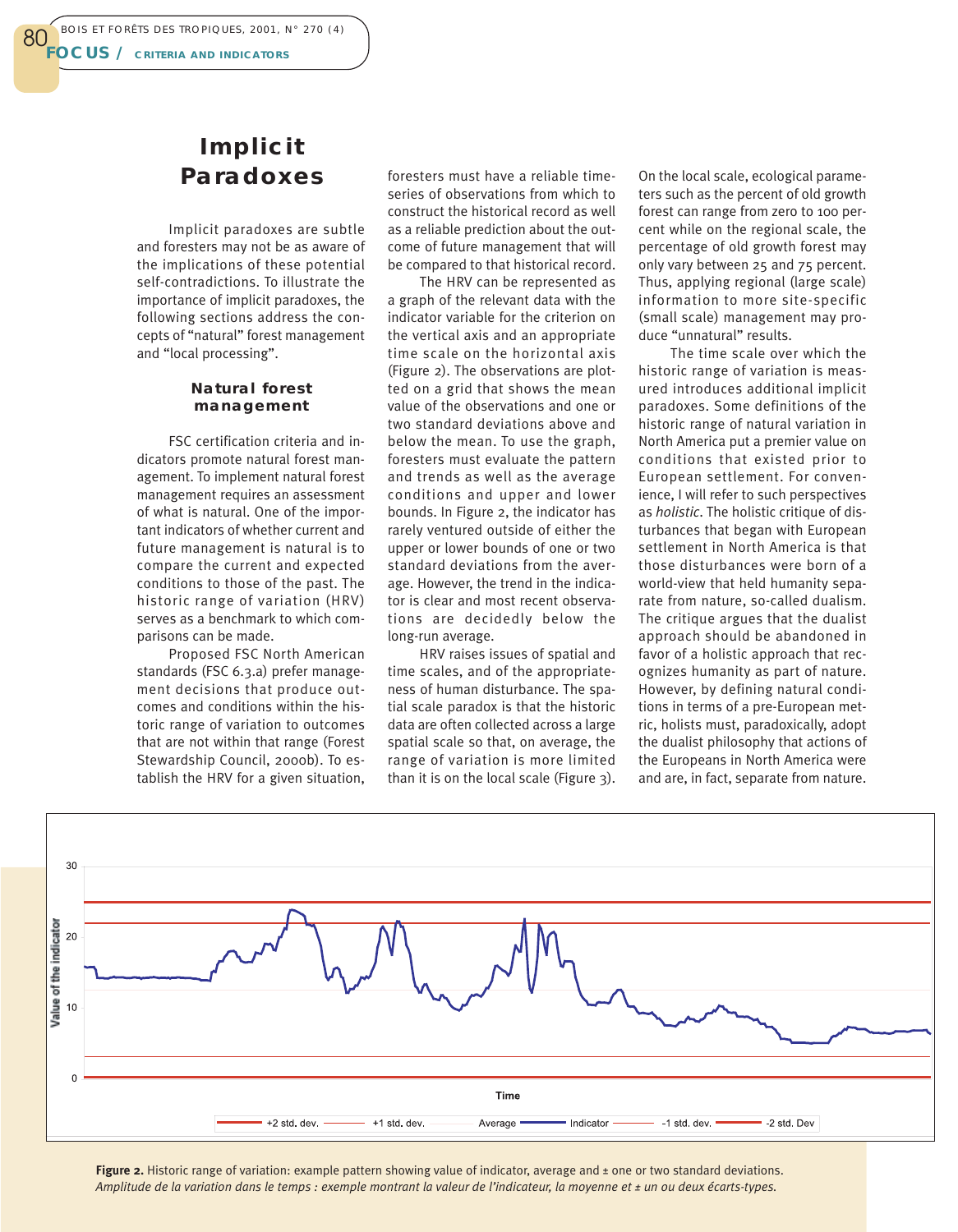Few would argue that a return to pre-European conditions in North America is either feasible or desirable. However, there is a tendency to define natural as being free from Western industrial disturbances. The disturbances caused by native populations are seen as natural because there is the widely held view that the indigenous people lived in harmony with nature and that their interactions with nature were benign. The paradox in that view is that native populations also lived at the mercy of nature. If drought was extensive, death and population reduction were the natural consequences. Furthermore, their activities were not always benign. Native Americans were, in fact, knowledgeable land managers and made particularly heavy use of fire (WILLIAMS, 1989). Although not a North American example, the Maori of New Zealand's South Island were also once prolific users of fire for wildlife management purposes. Excessive burning over a long time period led to the destruction of large areas of native beech forest that were replaced by tussock grass communities that today cover thousands of hectares.

There is another time dimension to the criteria and indicators that seek to maintain natural forest conditions: the future. The paradox is that we are using the paleoecological record (the past), to judge existing management activities and to formu-

late plans (the present) that we hope will replicate the past in the future. Yet, how can we be sure that macro conditions that we cannot control and that influence the success or failure of our management will be as expected? Can we re-create the past if anthropogenic atmospheric pollution warms the global climate outside of the range historic variation? Will the forest that we have re-created in the image of the historical forest be more vulnerable to environmental disaster if the worst-case predictions of global warming are realized? Would we be better off simply maintaining the kinds of forests we have now? I do not know the answer, but surely we should be thinking about this rather than merely accepting that the forests we have today are automatically inferior to those of the distant past.

For that matter, can we really recreate the past? Global trade, for example, is accelerating the pace of dispersion of unwanted plant and animal pests. In this century, we have lost the once dominant American chestnut (*Castanea dentata*) from the entire eastern United States due to an imported disease. Dutch elm disease has largely eliminated American elm (*Ulmus americana* L.) and the hemlock woolly adelgid threatens eastern hemlock (*Tsuga canadensis* L. Carr.) from New York City to the Canadian border. Gypsy moth, another introduced pest, has had profound influences on the structure of eastern US



**Figure 3.** Local versus regional scale patterns of historic range of variation. *Comparaison d'amplitudes de variation dans le temps aux échelles locale et régionale.*

forests. In the face of these and other future attacks, does "natural" becomes an elusive goal?

Even if we assume that these issues can be resolved to our satisfaction, we are still faced with the fundamental question of whether or not prescriptions that take the forest management unit beyond the bounds of the HRV by one, two, or more standard deviations, are acceptable. Should we reject a prescription that perturbs the system beyond "acceptable" deviation but from which it can rapidly recover to within the bounds of natural variability? Again, time scale becomes an issue. Is the extraordinary variation acceptable if recovery occurs in a decade? a rotation? or a millenium? The answer is clearly a value judgment, not a matter of science.

### **Local Processing**

The FSC principles and criteria for sustainable forest management encompass a broad range of social and cultural issues. Many of the criteria expect the managing forester to consider the impact of management on local communities. For example, FSC Principle 4 urges "(f) orest management operations (to) maintain or enhance the long-term social and economic well-being of forest workers and local communities" (Forest Stewardship Council, 2000b). The subsections of this principle reinforce the emphasis on local communities. The goals associated with these criteria are to provide higher levels of economic and social benefits to natural resource dependent communities and to prevent exploitation of those communities. FSC criterion 5.2 also clearly favors local processing of harvested timber:

"Forest management and marketing operations should encourage the optimal use and local processing of the forest's diversity of products" (Forest Stewardship Council, 2000b).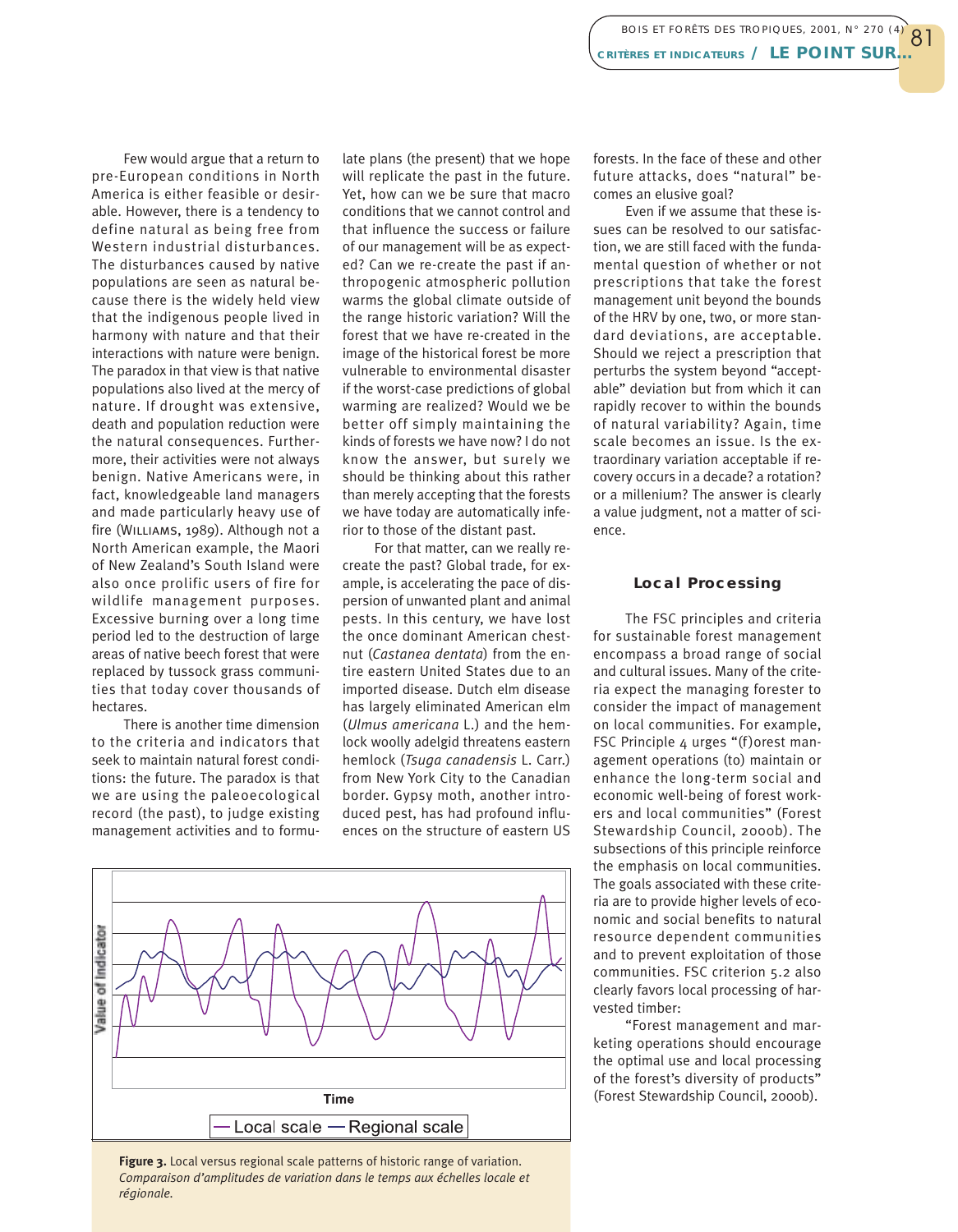The local processing preferences were developed partly to avoid situations in which an exporting nation received little or no benefits. Wood colonies were to be avoided, and the local processing criteria seem particularly directed toward some developing nations, where deforestation and forest exploitation are at least partially attributable to the log export market.



Long leaf pine managed as habitat for red cockaded woodpecker, a rare and endangered species, Florida, Southeastern United States. *Forêt de Longleaf Pines (*Pinus palustris*) aménagée comme habitat pour le pic à cocarde (*Picoides borealis*), espèce rare et en danger d'extinction. Floride, sud-est des États-Unis.*  Photo T. E. Howard.



Loading logs for local processing, New Hampshire, Northeastern United States. *Chargement de grumes destinées à la transformation locale. New Hampshire, nord-est des États-Unis.*  Photo R. Weyrick.



Local processing of small diameter logs. Maine,, Northeastern United States. *Transformation locale de grumes de faible diamètre. Maine, nord-est des États-Unis.*  Photo R. Weyrick.

Given the local processing criterion as a basis for argument, some advocacy groups have opposed certification of specific forest owners in the northeastern United States because those owners exported unprocessed logs. This creates an interesting paradox. If the manager embraces a strict definition of local processing that excludes log exports to foreign markets, there may be problems with economic viability criteria. The log export markets in the northeastern US typically offer higher prices for logs than do domestic markets. These higher revenues may be the critical marginal revenue increments necessary to maintain longterm forest management and even to protect the forest from conversion to non-forest uses with higher economic rents.

But the export-local market issue can be even more complicated. The northeastern US forest is the wood source for dozens of wood products manufacturing facilities in southern Quebec, Canada. Approximately 14 percent of the annual harvest from the four border states of Maine, New Hampshire, Vermont, and New York is exported to Canada, mostly to Quebec (IRLAND, 1999). The mills that import these unprocessed logs are highly dependent upon this flow and several mills have longstanding relationships with log suppliers and landowners in the US. Many of these mills are located within 100 kilometers of the international boundary between the US and Canada and are often closer to the source forest than competing mills in the United States. In this context, is the nearby Canadian mill "local" or not? Some of the region's environmental groups have suggested that these exports are not acceptable and have proposed changes to public policies that would limit these export flows (Northeast Natural Resource Center, 1995).

FSC 4.1.a calls for using local foresters, loggers, and contractors and to "hire "qualified local workers" (Forest Stewardship Council, 2000b).

Yet, in some cases, Canadian logging companies use Canadian labor to harvest American timber. Many of these Canadian workers live much closer to the forest management unit than do Americans. Would these Canadians be considered local workers?

The border regions of southern Quebec and the northern fringe of the northeast US share a common ecosystem and interact economically and socially. In assessing the criteria related to local processing, how would we judge a US forest enterprise that exports 60 percent or more of its harvest from its forests located adjacent to southern Quebec, to buyers in southern Quebec? Does this constitute local processing? Some opponents of forest management argue that it is not local processing, but, paradoxically, these are often the same people who favor environmental protection across political boundaries on the basis that the ecosystem is the appropriate jurisdiction. They seem to acknowledge political boundaries when it is convenient to their argument. It would be better if FSC and others employed a bioregional approach in judging the degree of local processing.

In a bioregional approach, the ecosystem is the preferred unit of analysis and it explicitly integrates human communities as part of those ecosystems. The sustainability of a bioregion must encompass not only the sustainability of the resource base, but must combine community sustainability beyond its economic dimensions to include social and cultural sustainability of resource-dependent communities (Howard, STRAUSSfogel, 1999). Thus, in a bioregional framework, log exports are not automatically grounds for non-certification. Instead, we recognize that ecosystems, economies, and cultures, may transcend international boundaries. In the present example, if the managing forester adopts a bioregional view, then the foreign mills in Quebec are, indeed, paradoxically, local.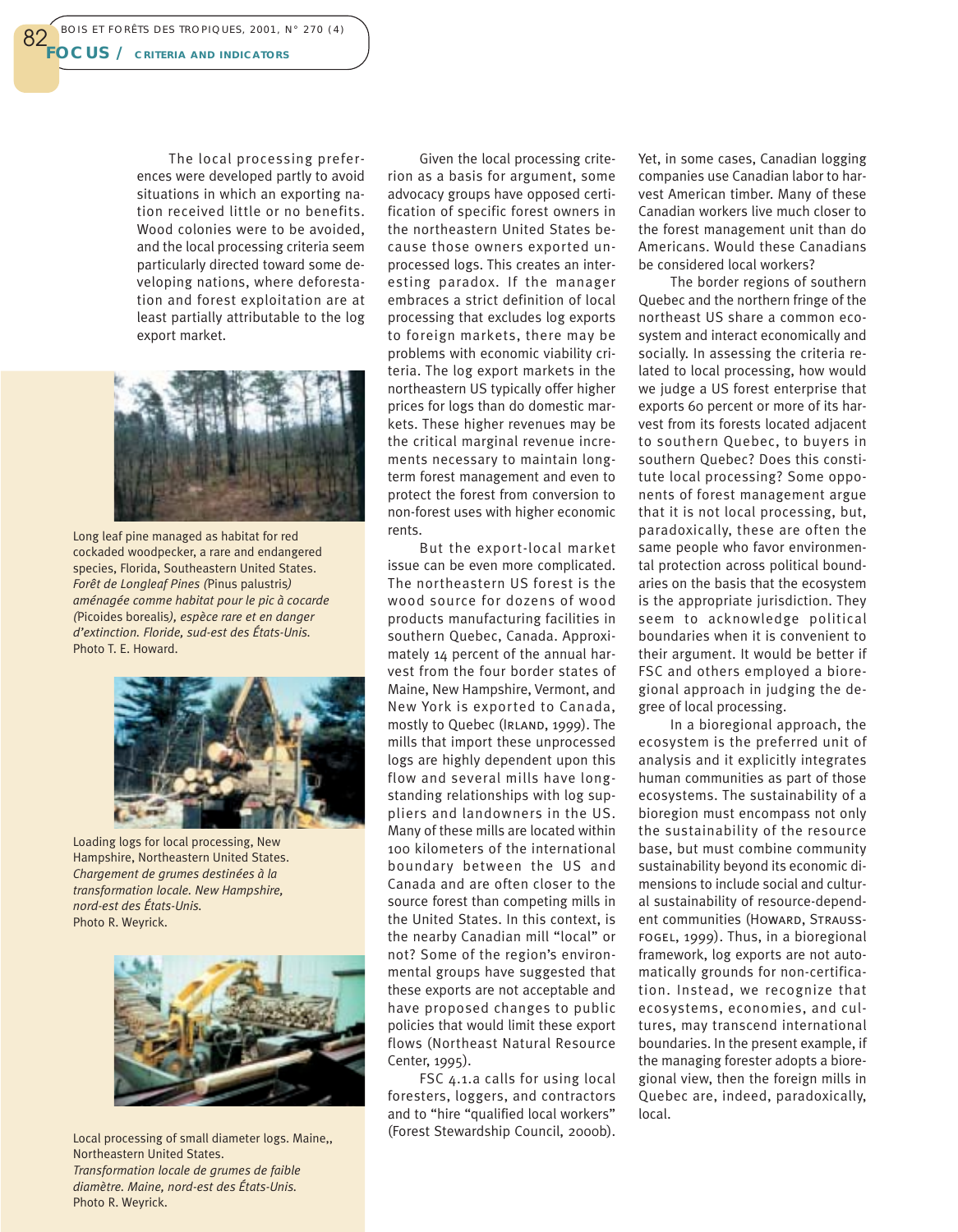BOIS ET FORÊTS DES TROPIQUES, 2001, N° 270 (4)<br>BOIS ET FORÊTS DES TROPIQUES, 2001, N° 270 (4) **CRITÈRES ET INDICATEURS / LE POINT SUR…**

# **Conclusion**

None of the above paradoxes, whether they are explicit or implicit, can be resolved easily. Perhaps they cannot be resolved at all. The developers of criteria and indicators of sustainable forestry in North American and around the world need to consider potential self-contradictions in the criteria to avoid undue tension between the theoretical ideal and the realities of real forestry. Furthermore, it is important that managing foresters, in conducting their responsibilities, be mindful of the conflicts and tensions embedded in certification criteria and indicators. They will need to clearly communicate to owners, accrediting bodies, and stakeholder communities how they have balanced these tensions. The owners, accrediting bodies, and stakeholders, each with their own interpretations of "sustainable forestry", will judge how well the balance has been achieved.

Just as the forest itself is dynamic, so, too, is the certification process. The process will evolve as forest science advances and as foresters gain experience in applying the criteria and indicators in practical situations. Practicing foresters, researchers, and organizations concerned with the development of appropriate certification criteria must continue to share information and ideas if certification is ultimately to be successful.

This is scientific contribution number 2 079 from the New Hampshire Agricultural Experiment Station.

> Hevea plantation in China. *Plantation d'hévéas en Chine.*  Photo B. Dupuy.



Red oak stump, Maine, Northeastern United **States** *Souche de chêne rouge (Quercus rubra). État du Maine, nord-est des États-Unis.*  Photo T. E. Howard.

# **Bibliographic references**

DAVIS L., JOHNSON K. N., BETTINGER P., HOWARD T. E., 2000. Forest management: to sustain ecological, economic, and social values.  $4<sup>th</sup>$  edition, McGraw-Hill, New York, 804 p.

FOREST STEWARDSHIP COUNCIL, 2000a. Forests certified by FSC-accredited certification bodies. www.fscoax.org/html/5-3-3.html.

FOREST STEWARDSHIP COUNCIL, 2000b. Principles and criteria for forest management. www.fscstandards.org.

GALE R. P., CORDRAY S. M., 1994. Making sense of sustainability: nine answers to "what should be sustained?" Rural Sociology, 59 (2): 311-332.

HOWARD T. E., STRAUSSFOGEL D., 1999. Forest-dependent communities in southern Quebec: a bioregional approach. Annual Meeting of the New England and St. Lawrence Valley Geography Society, October 8-10, Farmington, Maine.

IRLAND L. C., 1999. Flows for the future: 1997 wood flows in New York, Vermont, New Hampshire, and Maine. Northeast State Foresters Association. Concord, New Hampshire.

NORTHEAST NATURAL RESOURCE CENTER – NATIONAL WILDLIFE FEDERATION, 1995. Getting the cut out: raw log exports in the northern forest region. Montpelier, Vermont, 80 p.

SMARTWOOD, 1997. Northeast smartwood guidelines for the assessment of natural forest management. April 1997.

SMARTWOOD, 2000. Generic guidelines for assessing natural forest management. www.smartwood.org/guidelines/forest-management-generic.html.

WILLIAMS M., 1989. Americans and their forests: a historical geography. Cambridge University Press, New York, 599 p.